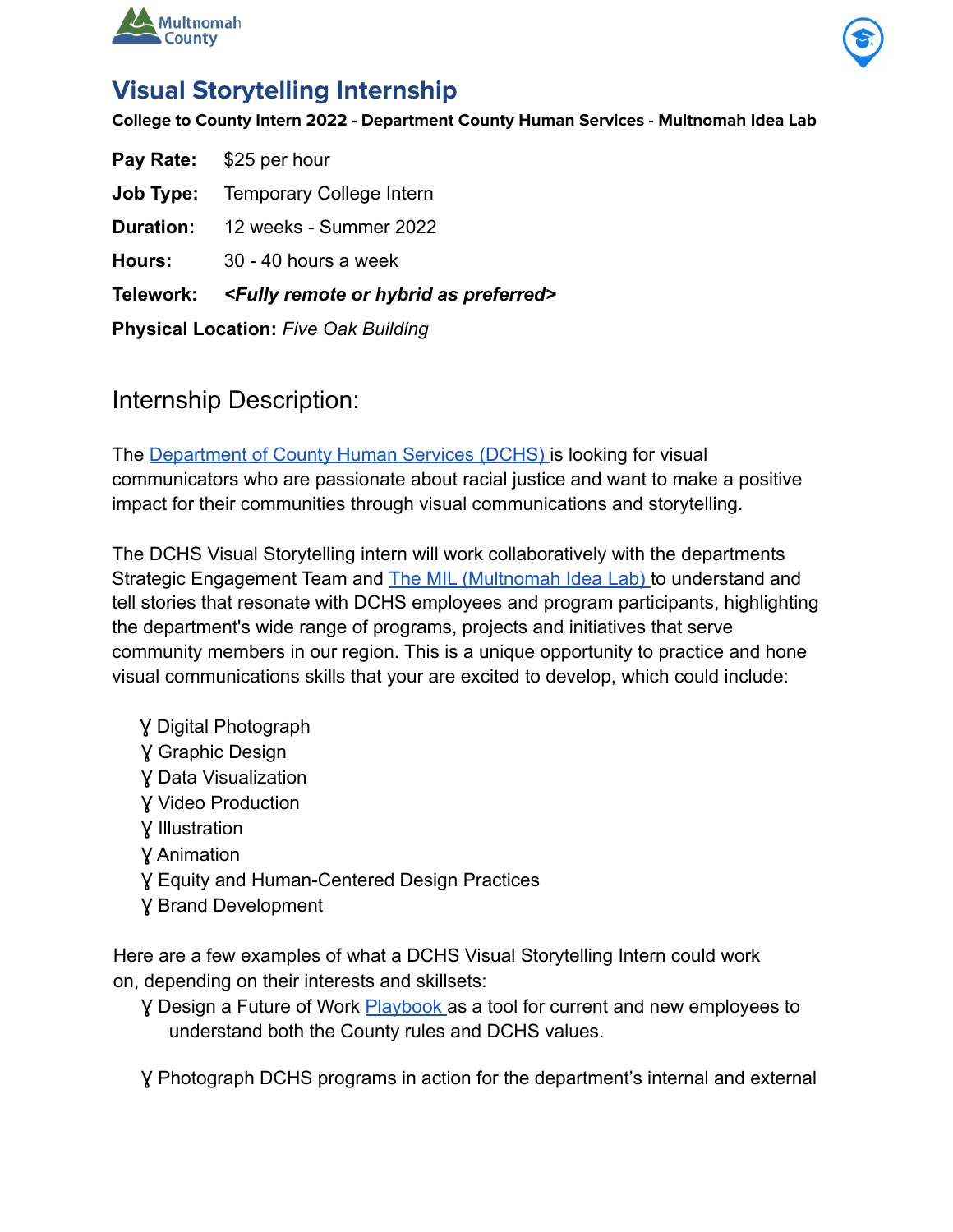



newsletters.

- Ɣ Produce a short video series about an important DCHS initiative such as the Food Justice! project, in a way that moves staff and decision-makers toward action.
- Ɣ Analyze 2020 census data to create a DCHS Language Equity guide with clear and meaningful data visuali]ations.
- Ɣ Design a qualitative research process to measure the impact of culturally-specific communications work such as the department's Todos Somos Familia project.

# Minimum Qualifications:

Applicants for the DCHS Visual Storytelling position should have:

- Ɣ Basic knowledge of Google Workspace and Adobe Creative Suite.
- Ɣ Effective communication skills, both written and verbal; an ability\ to effectively present information.
- Ɣ Ability to work collaboratively with a variety of stakeholders.
- Ɣ A portfolio showcasing their best work.
- Ɣ A focus on and passion for and of the visual communications skills listed above
- Ɣ Fluence in a language other than English is a plus but is not required.

**COVID-19 Vaccination Requirement:** To protect the health of the community and employees, Multnomah County requires employees to be fully vaccinated against COVID-19 or have an approved medical or religious exemption as a qualification of employment.

The rule applies to all employees, as allowable by law. Candidates who receive an offer of County employment must provide proof of vaccination upon hire or submit an exception request prior to their start date.

#### **Veterans' Preference:**

Under Oregon Law, qualifying veterans may apply for veterans' preference for this recruitment. Review our [veterans' preference website](http://multco.us/jobs/veterans-preference-information-and-instructions) for details about eligibility and how to apply.

For veterans qualified for Veterans' Preference: If you believe you have skills that would transfer well to this position and/or special qualifications that relate to this position, please list those skills and/or qualifications.